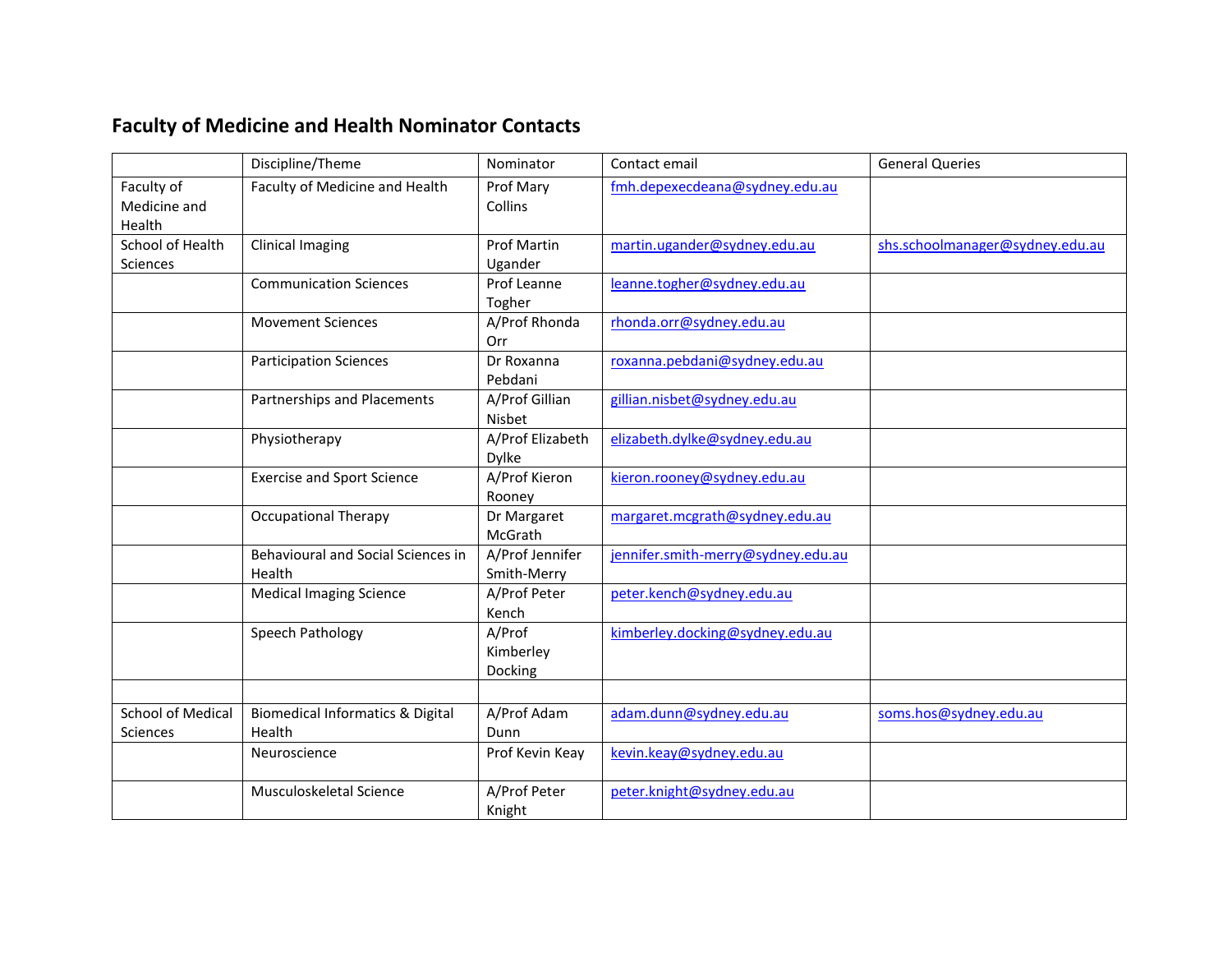|                                 | Infection, Immunity &                                                    | Prof James                    | jamie.triccas@sydney.edu.au    |                                            |
|---------------------------------|--------------------------------------------------------------------------|-------------------------------|--------------------------------|--------------------------------------------|
|                                 | Inflammation                                                             | <b>Triccas</b>                |                                |                                            |
|                                 | <b>Chronic Diseases</b>                                                  | Prof Peter Thorn              | p.thorn@sydney.edu.au          |                                            |
|                                 | <b>Education Innovation</b>                                              | Prof Philip<br>Poronnik       | philip.poronnik@sydney.edu.au  |                                            |
|                                 | Molecular Biomedicine                                                    | <b>Prof Rachel</b><br>Codd    | rachel.codd@sydney.edu.au      |                                            |
|                                 |                                                                          |                               |                                |                                            |
| Sydney Dental<br>School         | Prosthodontics, Periodontics, Oral<br>Medicine                           | Prof Axel Spahr               | axel.spahr@sydney.edu.au       | dentistry.hosdean@sydney.edu.au            |
|                                 | Oral Health, Dental Public Health,<br>Lifespan Oral Health               | Prof Woosung<br>Sohn          | woosung.sohn@sydney.edu.au     |                                            |
|                                 | Oral Radiation, Endodontics,<br>Tooth Conservation, Integrated<br>Clinic | Prof Vesna<br>Miletic         | vesna.miletic@sydney.edu.au    |                                            |
|                                 | Orthodontics                                                             | Prof Ali<br>Darendeliler      | ali.darendeliler@sydney.edu.au |                                            |
|                                 | Oral Surgery                                                             | Dr Stephen Cox                | stephen.cox@sydney.edu.au      |                                            |
|                                 | <b>Bachelor of Oral Health</b>                                           | Dr Janet Wallace              | janet.wallace@sydney.edu.au    |                                            |
|                                 |                                                                          |                               |                                |                                            |
| <b>Sydney Medical</b><br>School | <b>Central Clinical School</b>                                           | Prof Stephen<br>Twigg         |                                | central.clinicalschool@sydney.edu.au       |
|                                 | Children's Hospital at Westmead                                          | <b>Prof Russell Dale</b>      |                                | schn-usydpaeds-<br>admin@health.nsw.gov.au |
|                                 | <b>Concord Clinical School</b>                                           | Prof Mark<br>Cooper           |                                | concordcs.executive@sydney.edu.au          |
|                                 | Nepean Clinical School                                                   | A/Prof Stephen<br>Fuller      |                                | nepean.education@sydney.edu.au             |
|                                 | <b>Northern Clinical School</b>                                          | A/Prof Margaret<br>Schnitzler |                                | sarah-jane.hartnett@sydney.edu.au          |
|                                 | Rural Clinical School (Broken Hill)                                      | Prof Donna<br>Waters          |                                | amanda.royle@sydney.edu.au                 |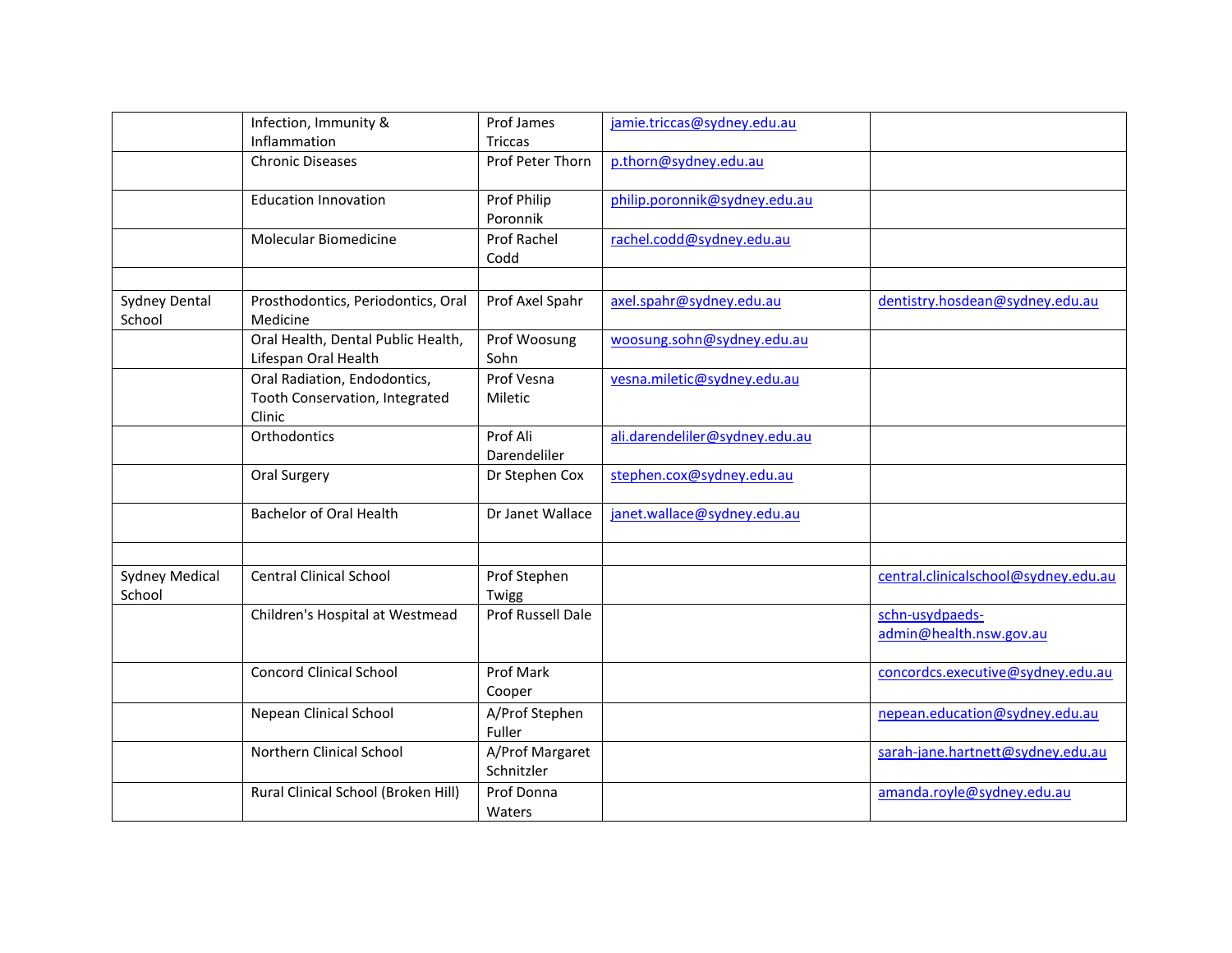|                                 | <b>Rural Clinical School</b>               | Prof Mark                         |                                             | ruralinfo@sydney.edu.au          |
|---------------------------------|--------------------------------------------|-----------------------------------|---------------------------------------------|----------------------------------|
|                                 | (Dubbo/Orange)                             | Arnold                            |                                             |                                  |
|                                 | Rural Clinical School (Northern            | Prof Vicki Flood                  |                                             | ucrh.hr@sydney.edu.au            |
|                                 | Rivers)                                    |                                   |                                             |                                  |
|                                 | <b>Westmead Clinical School</b>            | A/Prof Andrew<br>Bleasel          |                                             | westmead.medicine@sydney.edu.au  |
|                                 | <b>Westmead Applied Research</b><br>Centre | Prof Clara Chow                   |                                             |                                  |
|                                 | <b>GP Clinical School</b>                  | A/Prof Fiona<br>Robinson          |                                             |                                  |
|                                 | <b>SMS Admin and Education</b>             | Prof Jane Bleasel                 |                                             |                                  |
|                                 |                                            |                                   |                                             |                                  |
| <b>Sydney Nursing</b><br>School | Nursing and Midwifery                      | A/Prof Murray<br>Fisher           | murray.fisher@sydney.edu.au                 | Nursing.ea@sydney.edu.au         |
|                                 | <b>Education Focus</b>                     | A/Prof Andrea<br>McCloughen       | andrea.mccloughen@sydney.edu.au             |                                  |
|                                 | Practice Integration                       | A/Prof Janice<br>Gullick          | janice.gullick@sydney.edu.au                |                                  |
|                                 | <b>Professional Engagement</b>             | Prof Elizabeth<br>Denney-Wilson   | elizabeth.denney-<br>wilson@sydney.edu.au   |                                  |
|                                 | <b>Nutrition and Dietetics</b>             | Prof Margaret<br>Allman-Farinelli | margaret.allman-<br>farinelli@sydney.edu.au |                                  |
|                                 |                                            |                                   |                                             |                                  |
| Sydney Pharmacy<br>School       | <b>Pharmacy Education</b>                  | Prof Bandana<br>Saini             | bandana.saini@sydney.edu.au                 | Pharmacy.enquiries@sydney.edu.au |
|                                 | <b>Pharmaceutical Sciences</b>             | <b>Prof Paul</b><br>Groundwater   | paul.groundwater@sydney.edu.au              |                                  |
|                                 | Academic Career Development                | Prof Parisa<br>Aslani             | parisa.aslani@sydney.edu.au                 |                                  |
|                                 | <b>Pharmacy Practice</b>                   | Prof Timothy<br>Chen              | timothy.chen@sydney.edu.au                  |                                  |
|                                 | Pharmacology                               | A/Prof Kellie<br>Charles          | Kellie.charles@sydney.edu.au                |                                  |
|                                 |                                            |                                   |                                             |                                  |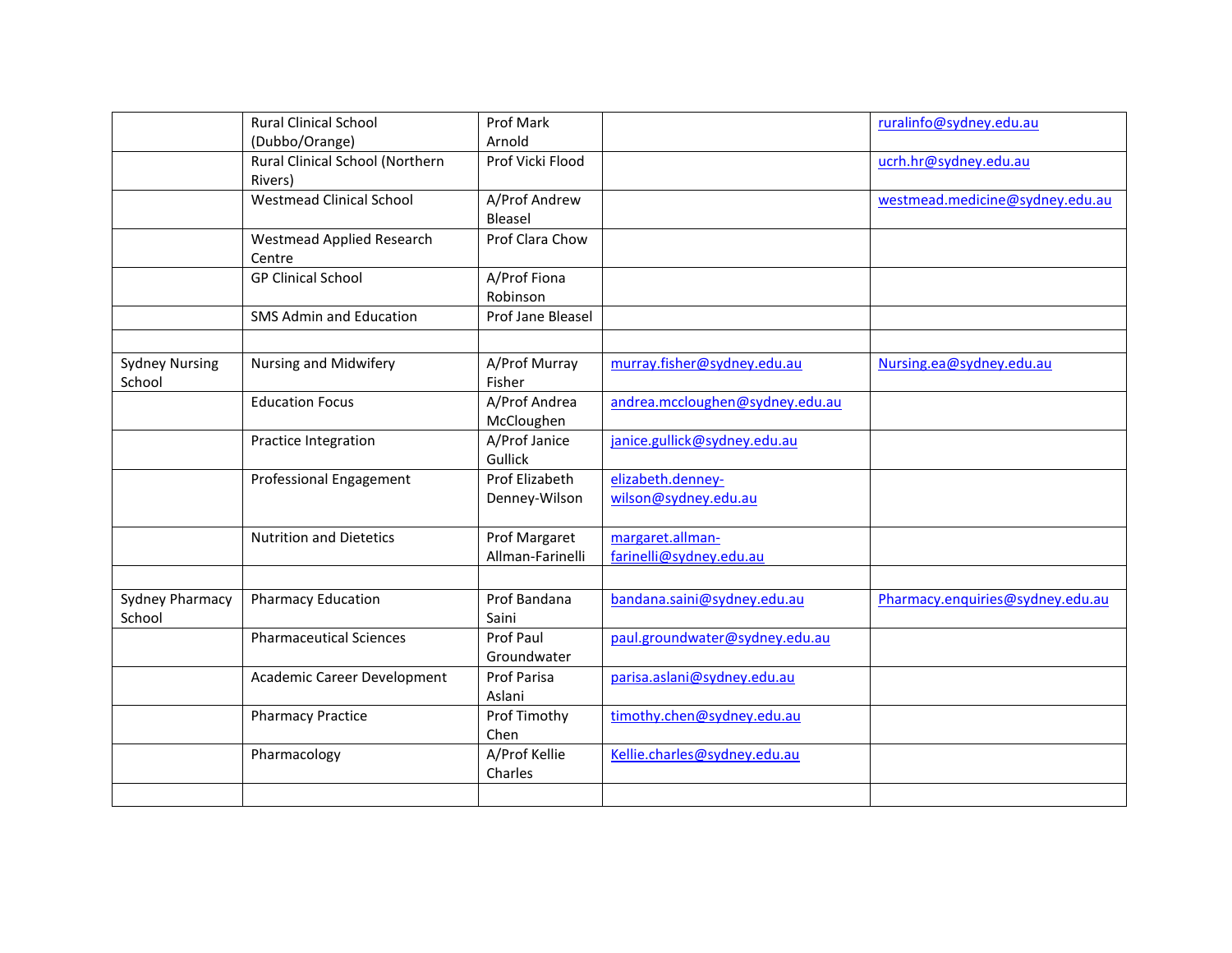| Sydney School of     | <b>Public Health</b>                 | Prof Tim Driscoll   | tim.driscoll@sydney.edu.au          | jeannel.farquharson@sydney.edu.au |
|----------------------|--------------------------------------|---------------------|-------------------------------------|-----------------------------------|
| <b>Public Health</b> |                                      |                     |                                     |                                   |
|                      | <b>Global Health</b>                 | <b>Prof Camille</b> | camille.raynes-                     |                                   |
|                      |                                      | Raynes-             | greenow@sydney.edu.au               |                                   |
|                      |                                      | Greenow             |                                     |                                   |
|                      | Ethics                               | Prof Ainsley        | ainsley.newson@sydney.edu.au        |                                   |
|                      |                                      | Newson              |                                     |                                   |
|                      | <b>Clinical Epidemiology</b>         | Prof Fiona Blyth    | fiona.blyth@sydney.edu.au           |                                   |
|                      | Indigenous Health                    | A/Prof Michelle     | michelle.dickson@sydney.edu.au      |                                   |
|                      |                                      | Dickson             |                                     |                                   |
|                      | Musculoskeletal Health               | Prof Christopher    | christopher.maher@sydney.edu.au     |                                   |
|                      |                                      | Maher               |                                     |                                   |
|                      | <b>Prevention Research</b>           | Prof Philayrath     | philayrath.phongsavan@sydney.edu.au |                                   |
|                      | Collaboration                        | Phongsavan          |                                     |                                   |
|                      | <b>Health and Clinical Analytics</b> | Prof Tom            | tom.snelling@sydney.edu.ai          |                                   |
|                      |                                      | Snelling            |                                     |                                   |
|                      | Menzies Centre for Health Policy     | Prof Kirsten        | kirsten.howard@sydney.edu.au        |                                   |
|                      | and Economics                        | Howard              |                                     |                                   |
|                      |                                      |                     |                                     |                                   |
| <b>FMH Medical</b>   | Anzac Research Institute             | Prof David          | georgina.clark@sydney.edu.au        |                                   |
| Research             |                                      | Handlesman          |                                     |                                   |
| Institutes           |                                      |                     |                                     |                                   |
|                      | Centenary Institute Cancer           | Prof Mark           | mark.gorrell@sydney.edu.au          |                                   |
|                      | Medicine & Cell Biology              | Gorrell             |                                     |                                   |
|                      | <b>Children's Medical Research</b>   | Prof Patrick Tam    | patrick.tam@sydney.edu.au           |                                   |
|                      | Institute                            |                     |                                     |                                   |
|                      | <b>Heart Research Institute</b>      | A/Prof Simone       | simone.schoenwalder@sydney.edu.au   |                                   |
|                      |                                      | Schoenwaelder       |                                     |                                   |
|                      | Westmead Institute for Medical       | Prof Philip         | philip.oconnell@sydney.edu.au       |                                   |
|                      | Research                             | O'Connell           |                                     |                                   |
|                      | <b>Woolcock Institute of Medical</b> | Prof Carol          | grigori.kaplan@sydney.edu.au        |                                   |
|                      | Research                             | Armour              |                                     |                                   |
|                      |                                      |                     |                                     |                                   |
| <b>FMH Centres</b>   | Centre for Disability Research and   | Prof Jennifer       | jennifer.smith-merry@sydney.edu.au  |                                   |
|                      | Policy                               | Smith-Merry         |                                     |                                   |